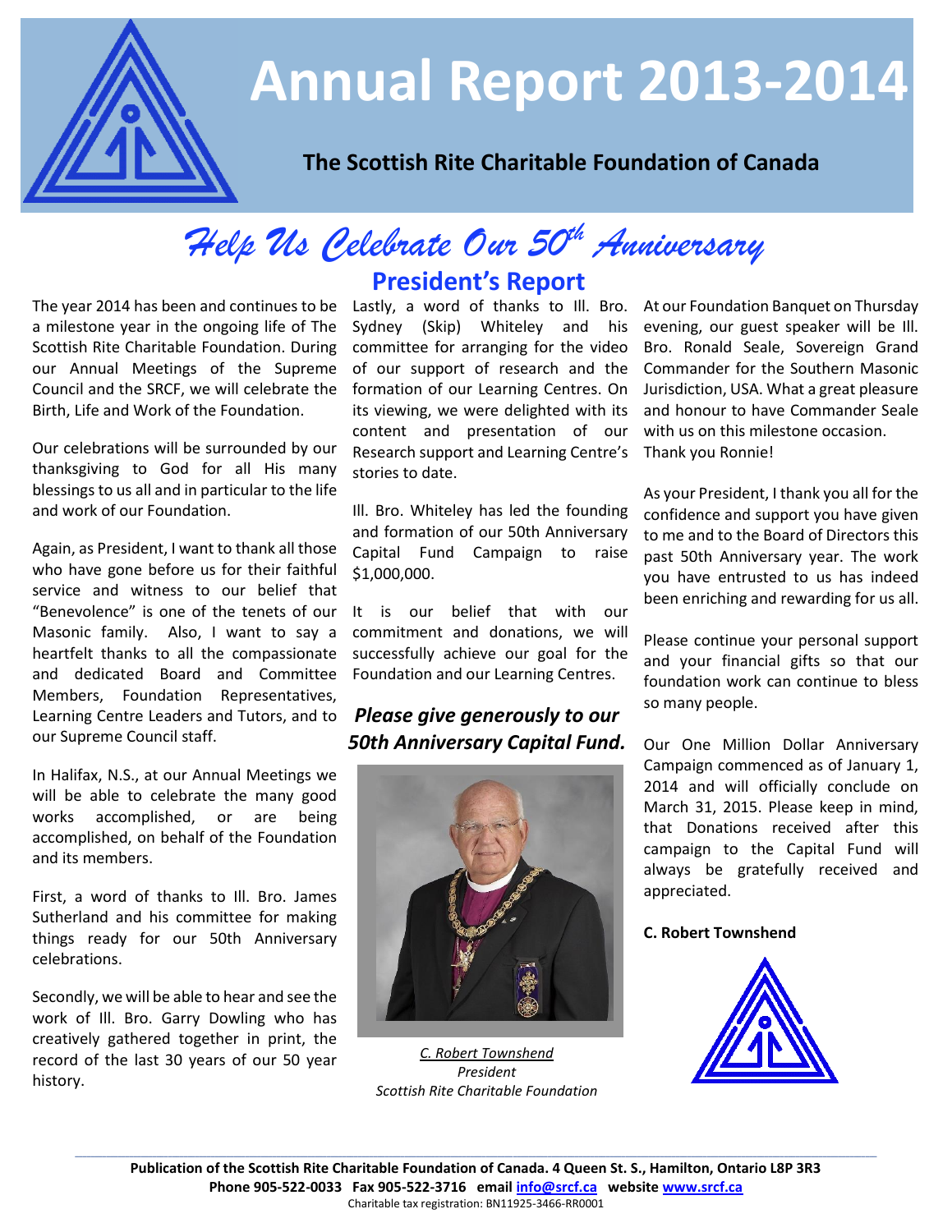## **Treasurer's Report**

Once again during the current financial year, the Foundation continued to benefit from the generosity of our supporters and from positive events in the financial markets.

Donations and bequests received were \$165,117 compared to \$160,065 last year. The support through bequests helps the Foundation tremendously and we strongly encourage all members and their families to consider the Foundation in their giving plans especially during the 50th Anniversary period.

Investment income consists of realized income and unrealized gains. In the current year, realized investment income was \$592,976 compared to \$504,979 in 2013. Unrealized gains or losses arise from changes in the portfolio values on the last trading day of the financial year. In 2014, the market continued to improve and we recognized an unrealized gain of \$1,061,899. In 2013 the improving market conditions provided an unrealized gain of \$736,344. Interest rates remain low and affect the renewal rates we can earn on the fixed income instruments, but have been offset by dividend yields and capital gains.

At Supreme Council in 2013 we announced our 50th Anniversary campaign. The directors approved a budget item of \$50,000 for the campaign and an additional \$15,000 linked to the celebration of the 50th Anniversary in Halifax. An excellent video explaining the Foundation's objectives and success stories was produced and has been widely distributed. In cooperation with Supreme Council, the Foundation upgraded its hardware and software information technology. We now use the flexibility of cloud computing which should contain our future IT costs.

In 2014, operating expenses were \$171,544 compared with \$138,839 for 2013. Total distributions for grants, awards and bursaries were \$431,751 in 2014 compared with \$396,723 in 2013. A grant of \$45,000 was paid to the Learning Centre of Edmonton in 2013. The Calgary Learning Centre did not require the full grant of \$45,000 that was set aside in 2012, and the amount no longer needed of \$17,160 was recognized as other income in 2014. In 2014 the Foundation recognized an excess of revenue over expenses of \$1,233,857. In 2013 for reasons as explained above, the excess of revenue over expenses was \$820,826.

The market value of the portfolio at year end was \$16.9 million compared with \$15.7 million at May 31, 2013. Our fundraising success and market performance remain positive indicators for the 50th Anniversary of the Foundation.

**Duncan S. Skinner** *Treasurer*

## **2013-2014 Financial Statements**

#### **Statement of Operations**

| Year ended May 31                         | 2014      | 2013    |
|-------------------------------------------|-----------|---------|
|                                           | \$        | Ś       |
| Revenue                                   |           |         |
| Donations & Bequests                      | 165,117   | 160,065 |
| Investment income                         | 520,440   | 482,400 |
| Gain on disposal of investments           | 72,536    | 22,579  |
| Other Income                              | 17,160    |         |
|                                           | 775,253   | 665,044 |
| <b>Expenses</b>                           |           |         |
| Administration                            | 59,425    | 53,682  |
| Directors' expenses                       | 9,766     | 16,779  |
| Insurance                                 | 7,873     | 7,761   |
| National Learning Centre expenses         | 21,446    | 25,407  |
| Professional fees                         | 22,236    | 22,916  |
| Promotion & public relations              | 35,100    | 12,294  |
| <b>Information Technology</b>             | 15,698    |         |
|                                           | 171,544   | 138,839 |
| Excess of revenue over expenses before    |           |         |
| distributions & change in unrealized gain |           |         |
| on investments                            | 603,709   | 526,205 |
| <b>Distributions</b>                      |           |         |
| Grants                                    | 421,251   | 381,723 |
| <b>Bursaries</b>                          | 10,500    | 15,000  |
| <b>Learning Centre Grants</b>             |           | 45,000  |
|                                           | 431,751   | 441,723 |
| Excess of revenue over expenses before    |           |         |
| change in unrealized gain on investments  | 171,958   | 84,482  |
| Change in unrealized gain on investments  | 1,061,899 | 736,344 |
| <b>Excess of revenue over expenses</b>    |           |         |
| (expenses over revenue)                   | 1,233,857 | 820,826 |

### **Statement of Financial Position**

| Year ended May 31       | 2014       | 2013       |
|-------------------------|------------|------------|
|                         | \$         | \$         |
| <b>Assets</b>           |            |            |
| Cash                    | 110,961    | 41,530     |
| Receivables             | 883        | 400        |
| HST/GST receivable      | 5,692      | 37,915     |
| Prepaids                | 3,545      | 5,269      |
|                         | 121,081    | 85,114     |
|                         |            |            |
| <b>Investments</b>      | 16,902,547 | 15,741,116 |
|                         | 17,023,628 | 15,826,230 |
| <b>Liabilities</b>      |            |            |
| Payables and accruals   | 49,283     | 68,582     |
| Due to Learning Centres |            | 17,160     |
|                         | 49,283     | 85,742     |
|                         |            |            |
| Net assets              | 16,974,345 | 15,740,488 |
|                         | 17,023,628 | 15,826,230 |

**\_\_\_\_\_\_\_\_\_\_\_\_\_\_\_\_\_\_\_\_\_\_\_\_\_\_\_\_\_\_\_\_\_\_\_\_\_\_\_\_\_\_\_\_\_\_\_\_\_\_\_\_\_\_\_\_\_\_\_\_\_\_\_\_\_\_\_\_\_\_\_\_\_\_\_\_\_\_\_\_\_\_\_\_\_\_\_\_\_\_\_\_\_\_\_\_\_\_\_\_\_\_\_\_\_\_\_\_\_\_\_\_\_\_\_\_\_\_\_\_\_\_\_\_\_\_\_\_\_\_\_\_\_\_\_\_\_\_\_\_\_\_\_\_\_\_\_\_\_\_\_\_\_\_\_\_\_\_\_\_\_\_\_\_\_\_\_\_\_\_\_\_\_\_\_\_\_\_\_\_\_\_\_\_\_\_\_\_\_\_\_\_\_\_\_\_\_\_\_\_\_\_\_\_\_\_\_ Publication of the Scottish Rite Charitable Foundation of Canada. 4 Queen St. S., Hamilton, Ontario L8P 3R3 Phone 905-522-0033 Fax 905-522-3716 email [info@srcf.ca](mailto:info@srcf.ca) website [www.srcf.ca](http://www.srcf.ca/)** Charitable tax registration: BN11925-3466-RR0001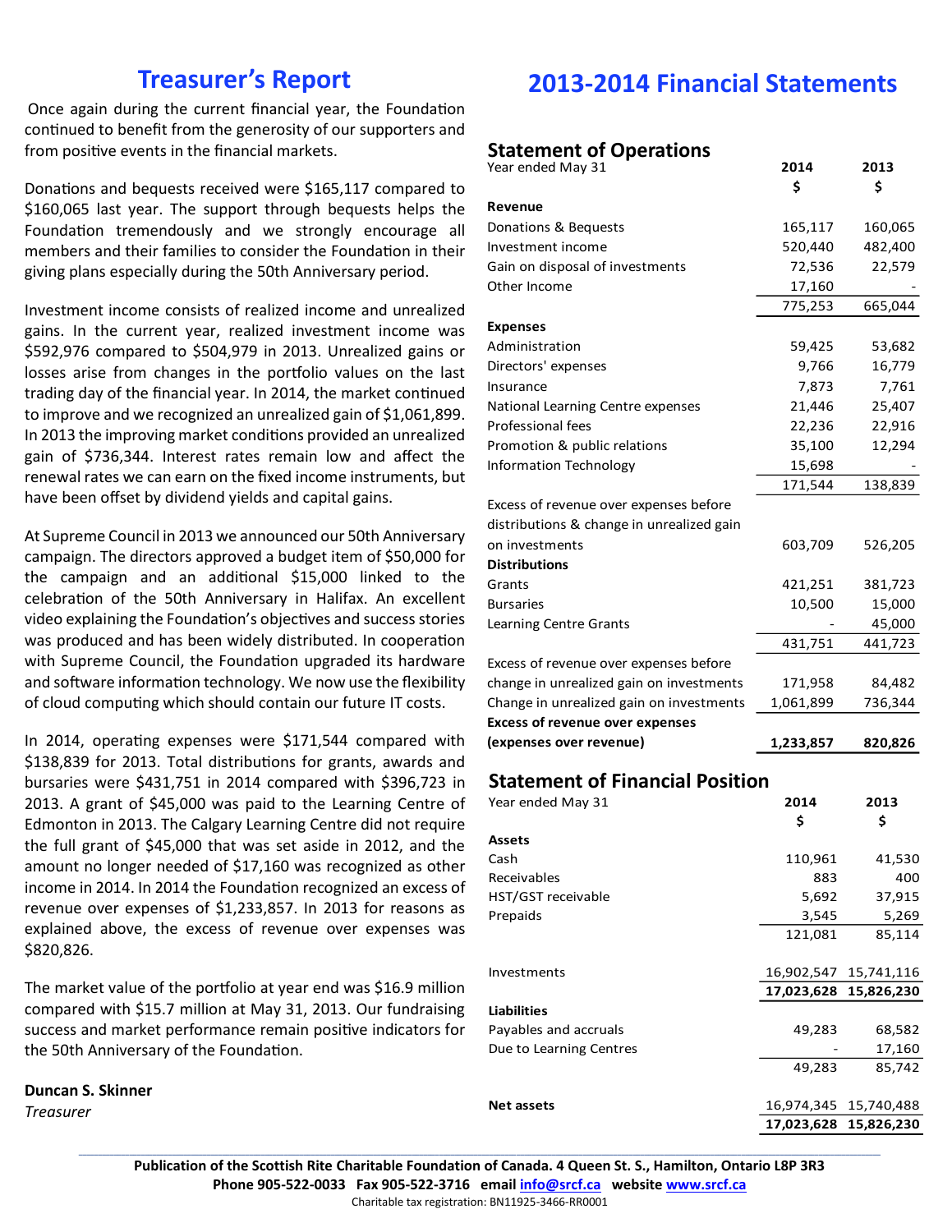### **Statement of Changes in Net Assets**

| Year ended May 31               | 2014                  | 2013    |
|---------------------------------|-----------------------|---------|
|                                 | S                     |         |
| Net assets, beginning of year   | 15,740,488 14,919,662 |         |
| Excess of revenue over expenses | 1,233,857             | 820,826 |
| Net assets, end of year         | 16,974,345 15,740,488 |         |

**Scottish Rite Charitable Foundation Helping to Solve "Puzzles of the Mind" since 1964**



## **Grants & Awards**

The Scottish Rite Charitable Foundation of Canada continues to support researchers who are seeking to "Help Solve the Puzzles of the Mind". Success can be seen in new understandings of the diseases, which may lead to new and effective treatments and a better quality of life for those coping with the disease, along with family and caregivers.

The Awards Committee is committed to supporting promising researchers during the early years of their studies. Recipients tell us that it was only through early funding by the Foundation that they were able to conduct their research and develop a personal reputation that attracted funding from other agencies in later years. They credit the Foundation with being the spark plug in starting a successful career.

During the last year, the Awards committee received a considerably higher number of applications than in past years. A total of 24 new applicants for Major Research Grants (\$35,000 per year for up to three years). Unfortunately, we are only able to recommend funding for 4 new Research Grants. The Foundation continues its support of 4 Major Grant recipients for a 2nd year and 3 recipients for a 3rd year. Total Major Grants in support of for 2013-2014 was \$384,119.

The Foundation was again indebted to Dr. Anurag Tandon from the Tanz Centre for Neurodegenerative Diseases at the University of Toronto, who chairs the review panel with the generous assistance from 12 professional colleagues across Canada.

The Deputy's Provincial Charitable Program continues to distribute funds across the country to worthy recipients. A total of 11 Deputy's Provincial Charitable Donations were distributed during the year with a total value of \$12,000.

The SRCF receives many letters of thanks from recipients expressing appreciation for the support received.

Scottish Rite members may learn more about the scope and results of the research funded through their donations through the Scottish Rite Charitable Foundation website [\(www.srcf.ca\)](http://www.srcf.ca/).

Respectfully submitted,

| Dr. Gareth R. Taylor    | Dr. Loren Kline |
|-------------------------|-----------------|
| Chair, Awards Committee | Vice-Chair      |

#### **NEW MAJOR RESEARCH GRANTS**

- **Dr. Karen Milligan \$34,291 Ryerson University, Toronto** *Using mindfulness to address cognitive processing* 
	- *and emotion regulation challenges in youth with learning disabilities.*
- **Dr. Hideto Takahashi \$35,000 Institut de recherches cliniques de Montreal** *Functional characterization of autism-associated* 
	- *genetic mutations in the Cadm1-Mupp1 synaptic adhesion complex*
- **Dr. Ryan Van Lieshout \$34,828 McMaster University**

*Investigating a Wnt/GSK3 signaling network in Autism spectrum disorders and novel therapeutic interventions*

**Dr. Alanna Watt** \$35,000  **McGill University**

*Alterations in GABA-mediated early cerebellar activity in the autistic brain*